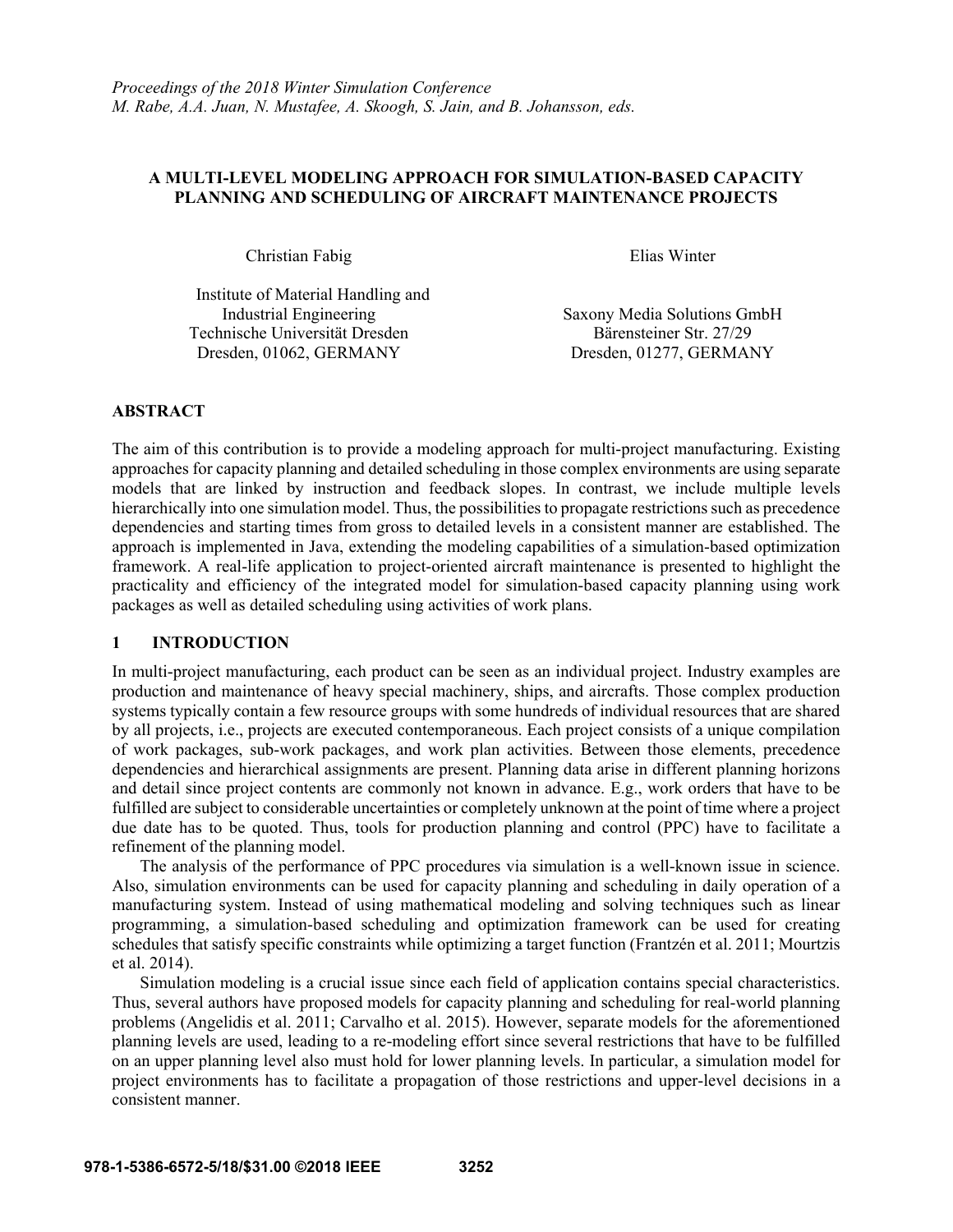The remainder of the paper is as follows. In the next section, we describe the problem of multi-project manufacturing and review existing approaches. In Section 3, we present our mathematical description for capacity planning and scheduling and the multi-level modeling approach for solving the planning problems by a simulation-based optimization framework. Section 4 will present an application of the approach to aircraft heavy maintenance. Conclusions and suggestions for future research are given in Section 5.

### **2 LITERATURE REVIEW**

### **2.1 Problem Description**

Real-world planning problems for multi-project manufacturing can appropriately be modeled and solved using hierarchical approaches. Instead of creating a "total model" for simultaneous planning, the planning problem is divided into hierarchical levels, providing a more detailed model in subordinated levels (Schneeweiss 2003; Carvalho et al. 2015). A hierarchical model is also appropriate due to practical limitations, since there is an increasing effort and limited possibility for gathering all the necessary planning data in advance. For example, as will be shown later, aircraft maintenance projects are subject to considerable uncertainties. Thus, the need arises for maintenance managers to estimate capacity requirements far in advance of project start and schedule necessary work plan activities during the project execution while meeting deadlines that were quoted based on those estimates.



Figure 1: Basic structure of a hierarchical planning system (adapted from Schneeweiss 2003).

In literature, several frameworks for hierarchical planning and control have been proposed. E.g., Herroelen (2005) introduces a framework especially for project environments containing three hierarchical levels to address different planning horizons (strategic, tactical, and operational). The framework proposed by Drexl et al. (1993) define a general hierarchical planning structure, where a master production scheduling on the strategic level is refined on the tactical and operational level using specific planning approaches for different production types. The framework by Drexl et al. is stating the fundamentals of Production Planning and Control (PPC) modules of Enterprise Resource Planning (ERP) systems. However, traditional ERP systems incorporate well-known deficiencies with regard to planning (Stadtler 2015):

- inadequate modeling of the planning task (e.g., lead time scheduling without resource limitations),
- subsequent execution of planning tasks without allowing for revisions to upper-level decisions, and
- using lead times as a fixed planning input even though it is common knowledge that lead times are the result of planning.

Advanced Planning and Scheduling (APS) systems are intended to remedy the defects of ERP systems. Besides a closer integration of modules and the use of more advanced scheduling algorithms, a hierarchical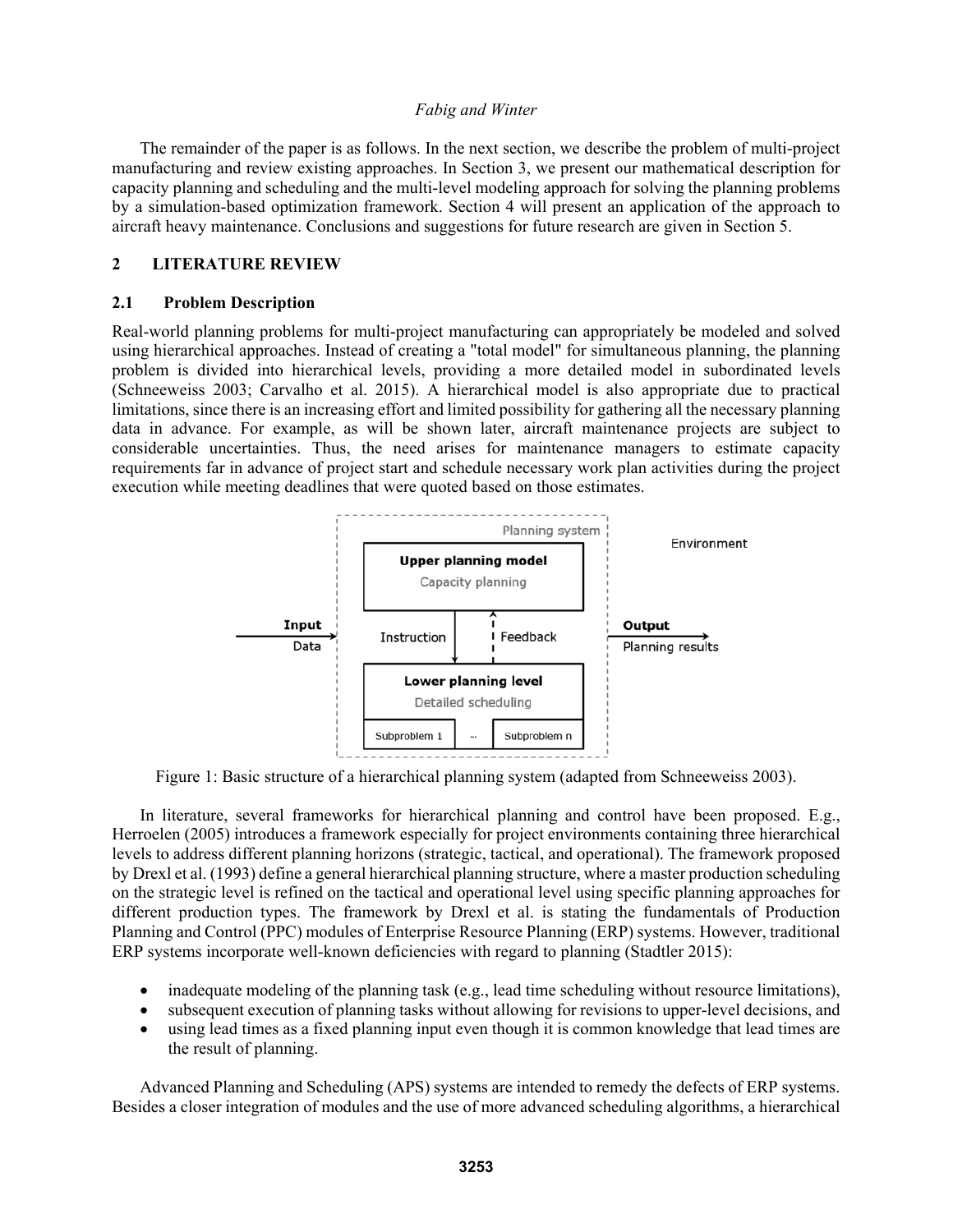planning concept is one building block of those systems. However, APS do not replace but supplement existing ERP systems. Planning tasks are taken over by the APS while an ERP is still required for, e.g., defining planning data such as project networks and work orders as well as plan execution (Stadtler 2015). Capabilities of actual APS systems have been extensively studied by Stadtler et al. They conclude that improving modeling capabilities is a main topic of further developments that must be addressed. Especially, there is a need for "... enhanced modeling capabilities and more robust solution procedures solving large problem instances" (Stadtler et al. 2015, p. 503). This is especially true for multi-project environments. Since each project consists of a unique compilation of work packages, sub-work packages, and work plan activities that are arising in different planning stages, there are complex precedence dependencies that have to be gathered. Furthermore, planning results and restrictions have to be propagated from gross to detailed levels consistently.

### **2.2 Fundamentals of Capacity Planning and Scheduling in Multi-Project Manufacturing**

Project scheduling is well known in operations research and management and has been the subject of extensive research. The Resource-Constrained Project Scheduling Problem (RCPSP) is the classical project scheduling problem. Practical applications range from strategic planning of capacities (e.g., determination of resource requirements in development projects) to detailed scheduling of work plan activities on a production floor (Herroelen 2005; Beşikci et al. 2015). In order to incorporate further aspects of real-world problems, a broad variety of extensions of the RCPSP have been proposed in literature (Hartmann and Briskorn 2010). The RCPSP is generalized primarily in two ways, leading to the four general classifications shown in Figure 2. First, there may be execution alternatives for activities and, second, multiple projects have to be scheduled simultaneously while sharing resources (Wauters et al. 2016).



Figure 2: General classification of project scheduling problems.

In practice, a typical planning process for multi-project manufacturing is as follows. Far in advance to project start, an effort estimation based on pre-defined work packages is done. A capacity planning is carried out, using the relatively gross work package model and the limited amount of available resources per group and time period. This is especially important, since project due dates have to be quoted while resources are not dedicated to a specific project. While work package efforts are estimates of the sum of working hours of (yet unknown) associated work plan activities, there usually is the possibility to compress or stretch each work package duration. The shorter the duration, the higher is the amount of required resources and vice versa. This problem is defined as Multi-Mode Resource-Constrained Multi-Project Scheduling Problem (MRCMPSP). Shortly before and during project realization, work plan activities are defined and released to the shop floor. Those activities possess associations to a specific work package, i.e., restrictions such as precedence dependencies and planning decisions such as starting and finishing times of that work package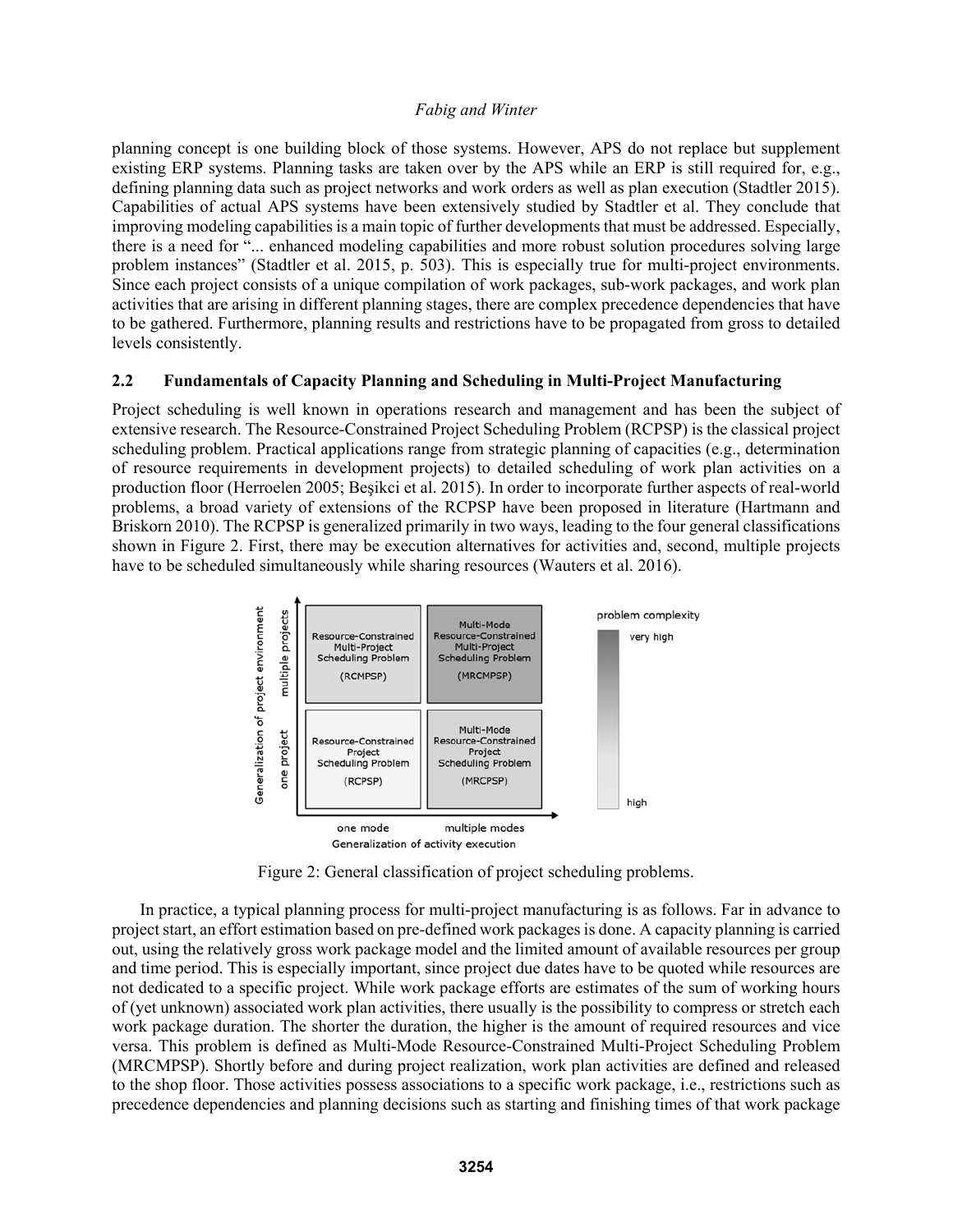have to be propagated to activities. Activities may also contain further precedence restrictions among each other. However, usually no possibilities to compress or stretch an activity are considered, since a detailed work planning is done. Work planners define, e.g., required resource amount, skills, duration, and sequence of activities of a work order. The arising problem of detailed scheduling of activities is defined as Resource-Constrained Multi-Project Scheduling Problem (RCMPSP).

Figure 3 provides mode examples of a work package with estimated work effort during capacity planning. The amount of time necessary to complete a work package depends on the amount of resources assigned to it. Possible extensions of the mode concept may also consider qualifications for restricting whether a specific resource, e.g., a named worker, is eligible for execution (Angelidis et al. 2011; Heimerl and Kolisch 2010).



Figure 3: Mode examples for executing a 100 hours work effort.

Problems of capacity planning and detailed scheduling are commonly solved using separate models that are linked by instruction and feedback slopes (Zhang and Wang 2013; Carvalho et al. 2015). With those separate models, severe coordination problems will arise in practice (Stadtler et al. 2015). E.g., when a manufacturing system is in short supply of a specific resource, planning instructions from an upper level cannot be fulfilled by a lower level (Schneeweiss 2003; Zhu et al. 2005). As in multi-project manufacturing, the MRCMPSP of capacity planning is a generalized problem of the RCMPSP of detailed scheduling, the problem may also be considered as an integrated model.

### **3 MULTI-LEVEL MODELING APPROCH**

#### **3.1 Basic Idea**

In project management, work packages are hierarchically structured in a Work Breakdown Structure (WBS). Based on that pre-defined structure, the effort is estimated and precedence dependencies are added between work packages in order to create a project network. For large-scale projects, e.g., in construction industry, different stakeholders and levels of detail can be addressed by a hierarchy of project networks as shown in Figure 4 (Harrison and Lock 2016).

The proposed multi-level modeling approach includes a hierarchy of project networks and the multimode concept in order to create an integrated capacity planning and scheduling model. Elements of the project network obtain a level attribute and are typed as work packages or work plan activities. Work plan activities can be associated with every work package. Due to the existing knowledge they can be assigned to a more detailed work package (e.g., removal of a specific component) or to a more aggregated work package (e.g., removal works). When an activity is assigned to a work package, precedence dependencies are inherited.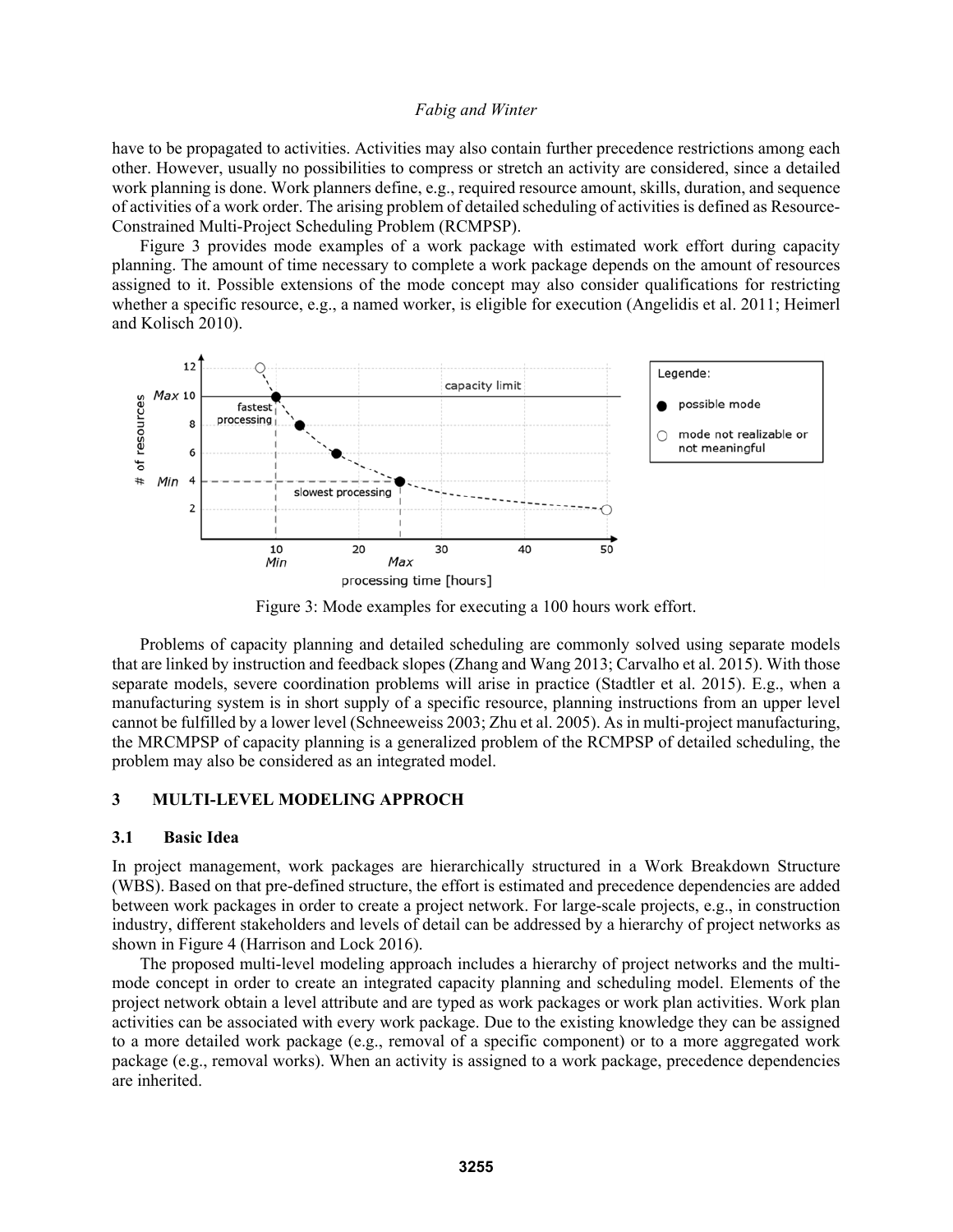

Figure 4: Example of a 3-level project network hierarchy (adapted from Harrison and Lock 2016, p. 133).

For capacity planning, work packages and precedence dependencies are filtered based on a given hierarchy level (e.g., filtering level 2 will extract only work packages on Level 1 and Level 2). Lowerleveled work packages are removed from the generated simulation model. If work plan activities are already known partially (e.g., when the multi-project capacity planning is updated on a rolling horizon), they will be removed from the simulation model. However, they are used for model validation and adjustment: if the sum of working hours of associated work plan activities is higher than the (previously) estimated work package effort, those efforts will be set higher. After this, possible modes are generated for each work package and resource type. Possible modes respect practical limitation, i.e., generated modes may not fall below a user-defined minimal work package duration, exceed the total amount of resources of the manufacturing system, or fall below a minimal amount of resources (either specified by the user or limited to 1 by default). Thus, a MRCMPSP model is generated.

For detailed scheduling, work plan activities are filtered independently from the work package they are associated with. Precedence dependencies that may be defined between two activities directly or through dependencies of work packages are taken over or transformed into direct precedence dependencies in the generated simulation model, respectively. One single execution mode is given for each activity by the work planning. Planned start times of work packages, i.e., the planning results of the capacity planning, are set as earliest start time restrictions for the associated work plan activities. Thus, a RCMPSP model is generated with a pre-limited solution space in order to respect and refine capacity planning results.

### **3.2 Mathematical Model**

In the following, we will present the proposed mathematical problem description for resource-constrained capacity planning and scheduling in a multi-project manufacturing environment. Model definitions are given in Table 1.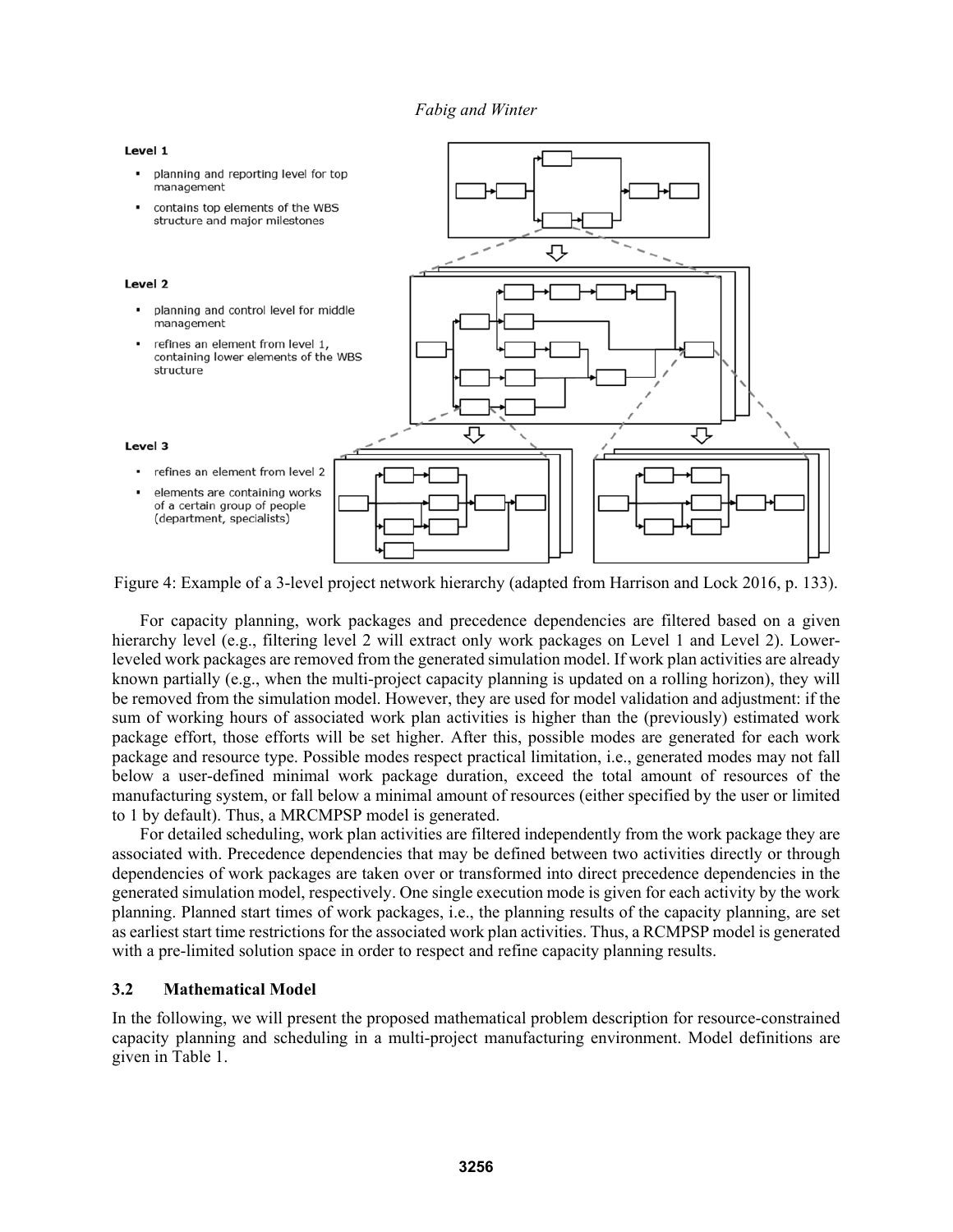# Table 1: Model definitions.

| Value                           | <b>Description</b>                                                                   |
|---------------------------------|--------------------------------------------------------------------------------------|
| Indices and sets:               |                                                                                      |
| P                               | <i>Set of projects, <math>p \in P</math></i>                                         |
|                                 | Set of activities of project p, i, $j \in I_p$                                       |
| M                               | Set of modes of activity i of project p, m, $m' \in M_{p,i}$                         |
| Т                               | Set of time periods, $t \in T$                                                       |
| K                               | Set of resource types, $k \in K$                                                     |
| Parameters:                     |                                                                                      |
| $EST_n$                         | Earliest start time of project p                                                     |
| $EST_{p,i}$                     | Earliest start time of activity i of project p                                       |
| $LFT_n$                         | Latest finish time of project p                                                      |
| $LFT_{n,i}$                     | Latest finish time of activity i of project p                                        |
| $W_{p,i}$                       | Total work content of activity i of project p                                        |
| $\overline{r_{p.l.k.t}}$        | Upper limit of resource amount of resource type k used by activity i of project p    |
|                                 | Lower limit of resource amount of resource type k used by activity i of project p    |
| $\frac{r_{p,i,k,t}}{R_{k,t}^G}$ | Resource amount of resource type k available at time t                               |
| Decision variables:             |                                                                                      |
| $x_{p,i,m,t}$                   | Binary decision variable.                                                            |
|                                 | Contains 1, if activity i of project p is executed in mode m at time t, otherwise 0. |
| $r_{p,i,k,t}$                   | Resource amount of resource type k used by activity i of project p at time t         |
| $S_{\nu,i}$                     | Starting time of activity i of project p                                             |
| $f_{\bm{v}.\,}$                 | Finishing time of activity j of project p                                            |

 $\begin{array}{c}\text{Minimize}\\ f(S)\end{array}$ 

$$
f(S)
$$
\n
$$
\begin{aligned}\n\text{Subject to} & \sum_{t=EST_{p,i}}^{f_{p,i}} \sum_{m=1}^{M_{p,i}} w_{p,i,m} \cdot x_{p,i,m,t} = W_{p,i} \quad \forall p \in P; \forall i \in I_p; \forall m \in M_{p,i}; \forall t \in T \\
& \sum_{m=1}^{M_{p,i}} x_{p,i,m,t} \le 1 \quad \forall p \in P; \forall i \in I_p; \forall m \in M_{p,i}; \forall t \in T\n\end{aligned}
$$
\n
$$
x_{p,i,m,t} + x_{p,i,m',t} \le 1 \quad \forall p \in P; \forall i \in I_p; \forall m \ne m'; \forall t \in T\n\tag{3}
$$
\n
$$
f_{p,j} \le s_{p,i} \quad \forall p \in P; \forall i \in I_p; \forall m \ne m'; \forall t \in T\n\tag{4}
$$
\n
$$
\sum_{p=1}^{P} \sum_{i=1}^{I_p} r_{p,i,k,t} \le R_{k,t}^G \quad \forall p \in P; \forall i \in I_p; \forall k \in K; \forall t \in T\n\tag{5}
$$
\n
$$
\frac{r_{p,i,k}}{g_{p,i}} \le r_{p,i,k,t} \le \overline{r_{p,i,k}} \quad \forall p \in P; \forall i \in I_p; \forall k \in K; \forall t \in T\n\tag{6}
$$
\n
$$
\frac{d_{p,i}}{g_{p,i}} \le d_{p,i} \quad \forall p \in P; \forall i \in I_p\n\tag{8}
$$
\n
$$
\forall p \in P; \forall i \in I_p\n\tag{9}
$$

 $EST_{p,i} \leq f_{p,i}$  $\forall p \in P; \, \forall i \in I_p$ (10)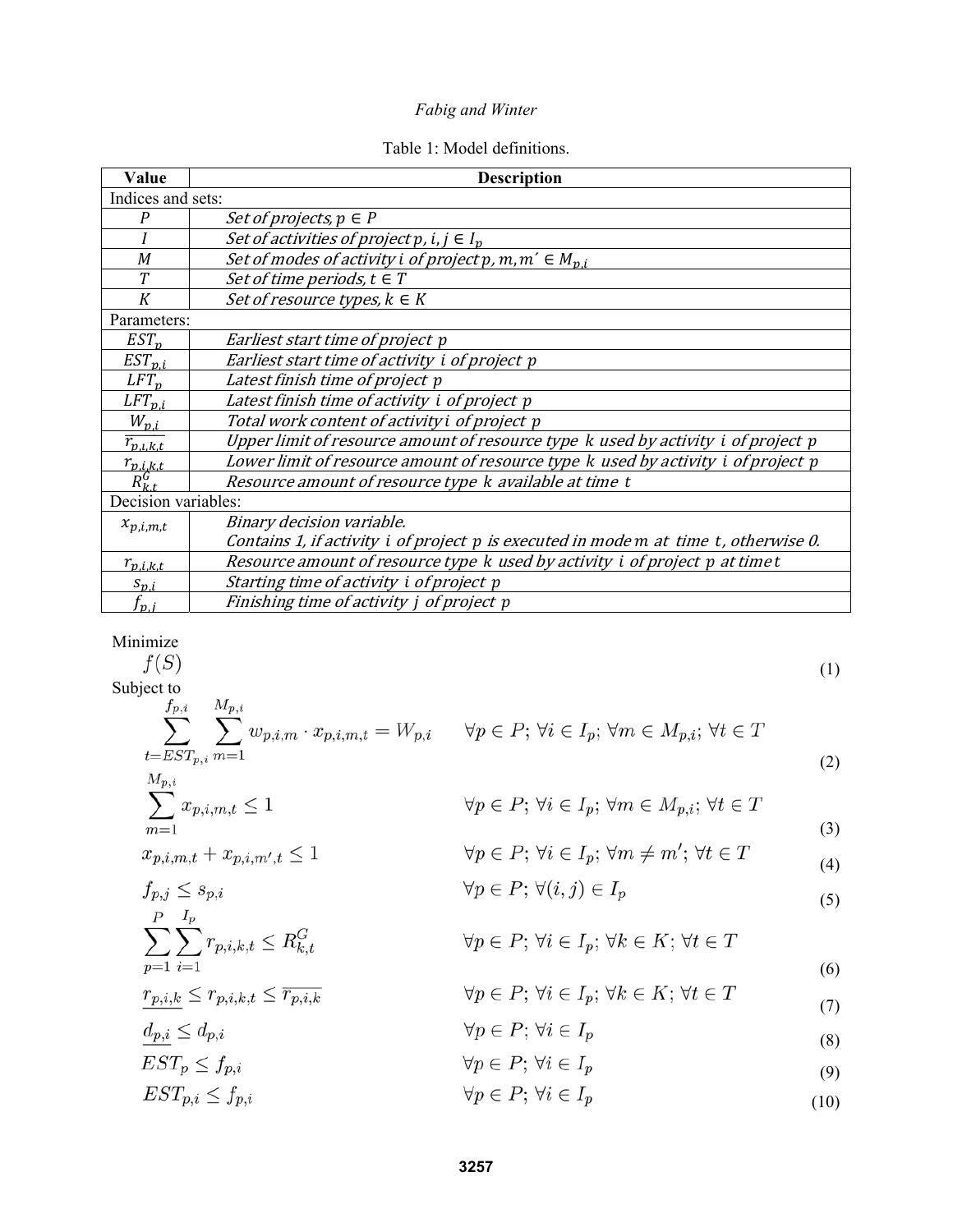The MRCMPSP problem is optimized in Equation (1) with respect to a still anonymous objective function  $f(S)$ . Constraint (2) requires that the work content is completely scheduled for each activity. According to constraint (3), activities may never be carried out in more than one mode at a time, whereby a mode change is allowed by constraint (4) after an interruption, e.g., a shift end or break, and working on the activity is resumed until the activity is finished (i.e., preempt-resume, see Afshar-Nadjafi 2016). Constraint (5) reflects the precedence dependencies among the activities of all projects. Compliance with the maximum available resources per resource type is required in constraint (6). Unlike in an explicit mode definition, modes are defined implicitly: the amount of resources that can be used to perform an activity is limited by a minimum and maximum limit per resource type in constraint (7). The same applies to the minimum duration of an activity, which is constrained through (8). Finally, constraints (9) and (10) ensure that earliest start times of the projects and activities will be respected, respectively.

Note that Equations (3) and (4) are defining multiple execution modes while through Equation (7) possible modes are defined indirectly through a lower and an upper limit of resource usage. Since multimode execution is a generalization of the single-mode case (see Figure 2), our mathematical problem description is applicable for capacity planning (MRCMPSP) as well as detailed scheduling (RCMPSP).

#### **3.3 Model Implementation**

The multi-level modeling approach is implemented in Java, extending the modeling capabilities of the simulation-based optimization framework SaxMS.APS (Schönherr et al. 2012). The implementation is based on the following model classes:

- *Work packages:* A work package represents a group of work plan activities within a project. While work plan activities are yet unknown in an early stage of the project, the group of work plan activities is represented by means of effort estimates. I.e., a work package contains estimated working hours for one or more resource types.
- *Work plan activities:* Work orders that are created and released to manufacturing within the ERP system contain work plan activities. Thus, they represent concrete task execution. Required resources, workplaces, execution duration, work area, and other restrictions are defined in detail by the work planning department. Work plan activities are relevant for detailed scheduling.
- *Workflows:* In order to establish a hierarchical structure of work packages as well as work plan activities, the workflows are a central element of our model definition and implementation. They act as containers, having exactly one work package, may contain further workflows on a lower level, and may also contain work plan activities.
- *Milestones:* One start and one end milestone are modeled for each workflow. Those milestones act as the well-known dummy-start/end milestones when projects are artificially bound together into a single project in scheduling theory (Hans et al. 2007). In our modeling context, those milestones are connection points for all the elements within a workflow (work package, workflow, and work plan activities). Figure 5 provides a modeling example.

Simulation models for capacity planning, i.e., planning work package execution, and detailed scheduling, i.e., scheduling of work plan activities, are generated. Following, we provide details for generating those simulation models.

 *Capacity planning model:* Within the model, upper and lower limits of resource usage per work package and resource type are defined. Additionally, the model contains available amounts of those resource types. Thus, resource upper limits and availabilities  $(R_{max})$ , respectively, enable to calculate a minimal duration  $(D_{min})$  for each work package. If, as another option,  $D_{min}$  was restricted by the user,  $R_{\text{max}}$  will be further restricted. Moreover, a minimum resource usage  $(R_{\text{min}})$  may be defined by the user to calculate a maximum duration ( $D_{max}$ ). A linear parameter from 0 (use  $R_{min}$ ) to 1 (use  $R_{max}$ ) is given from outside the simulation model. The optimizer can vary that parameter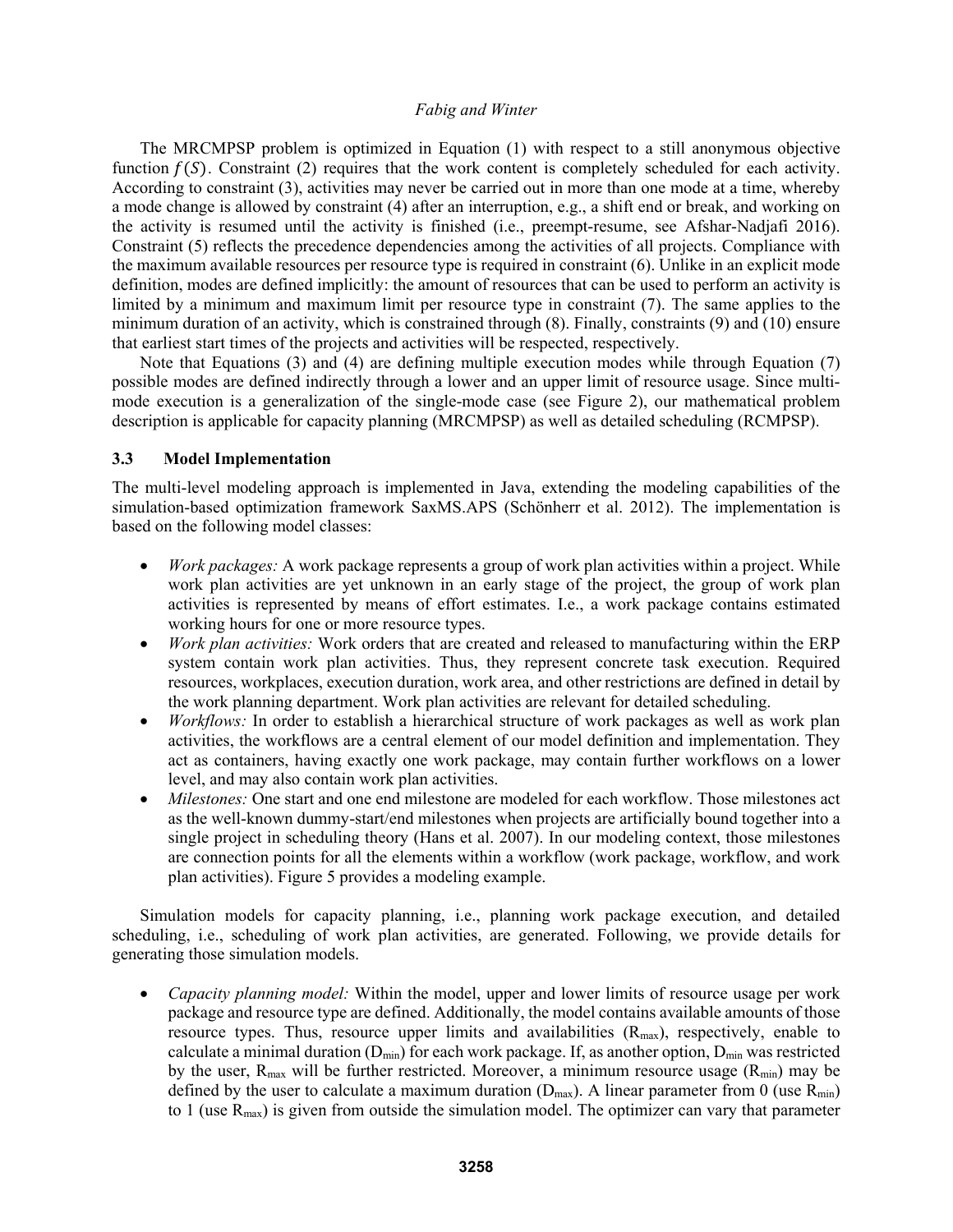in pre-defined steps per each work package, i.e., different modes as shown in Figure 3, to obtain different simulation models. The second phase is the simulation of the model with chosen modes per activity, where priority rules decide the order of work package execution.

 *Detailed scheduling model:* The simulation model will be reduced at first for a detailed scheduling. Work packages are removed by deleting the project model node and directly connecting the predecessor and successor of that node. Finally the model reduction performs an edge reduction to optimize the simulation performance. Hierarchical workflows still know about their planning results from capacity planning (start and end times). Thus, start and end times of associated work plan activities are further restricted. After that, SaxMS.APS is carrying out detailed simulation and optimization procedures as described in Schönherr et al. 2012.



Figure 5: Example of a workflow containing a work package, 3 sub-workflows and work plan activities.

## **4 REAL-LIFE APPLICATION**

A case study from aircraft maintenance industry is presented to highlight the practicality and efficiency of the integrated model for simulation-based capacity planning and detailed scheduling.

### **4.1 Aircraft Maintenance, Repair, and Overhaul (MRO)**

Proper production planning and control is of key importance in aircraft maintenance. Multiple examples and research papers show that cost savings can be gained through a fitted, robust capacity planning and scheduling (Van den Bergh et al. 2013). So called "C-" and "D-checks" are the most difficult types of maintenance. Capacity planning and scheduling are subject to considerable uncertainties, originating from unknown conditions of the aircraft components. The projects´ workload always consists of work orders that are known prior to the project (i.e., "routine" work) as well as unforeseen work orders needed to repair or replace components (i.e., "non-routine" work; Van den Bergh et al. 2013). According to case studies, those non-routine efforts cause 25-60% of the total workload (Fabig et al. 2016; Kulkarni et al. 2017). Thus, in order to quote short but also reliable due dates far in advance of project start, an effort estimation based on pre-defined work packages is done. All MRO projects have to be combined into one multi-project simulation model for capacity planning and scheduling.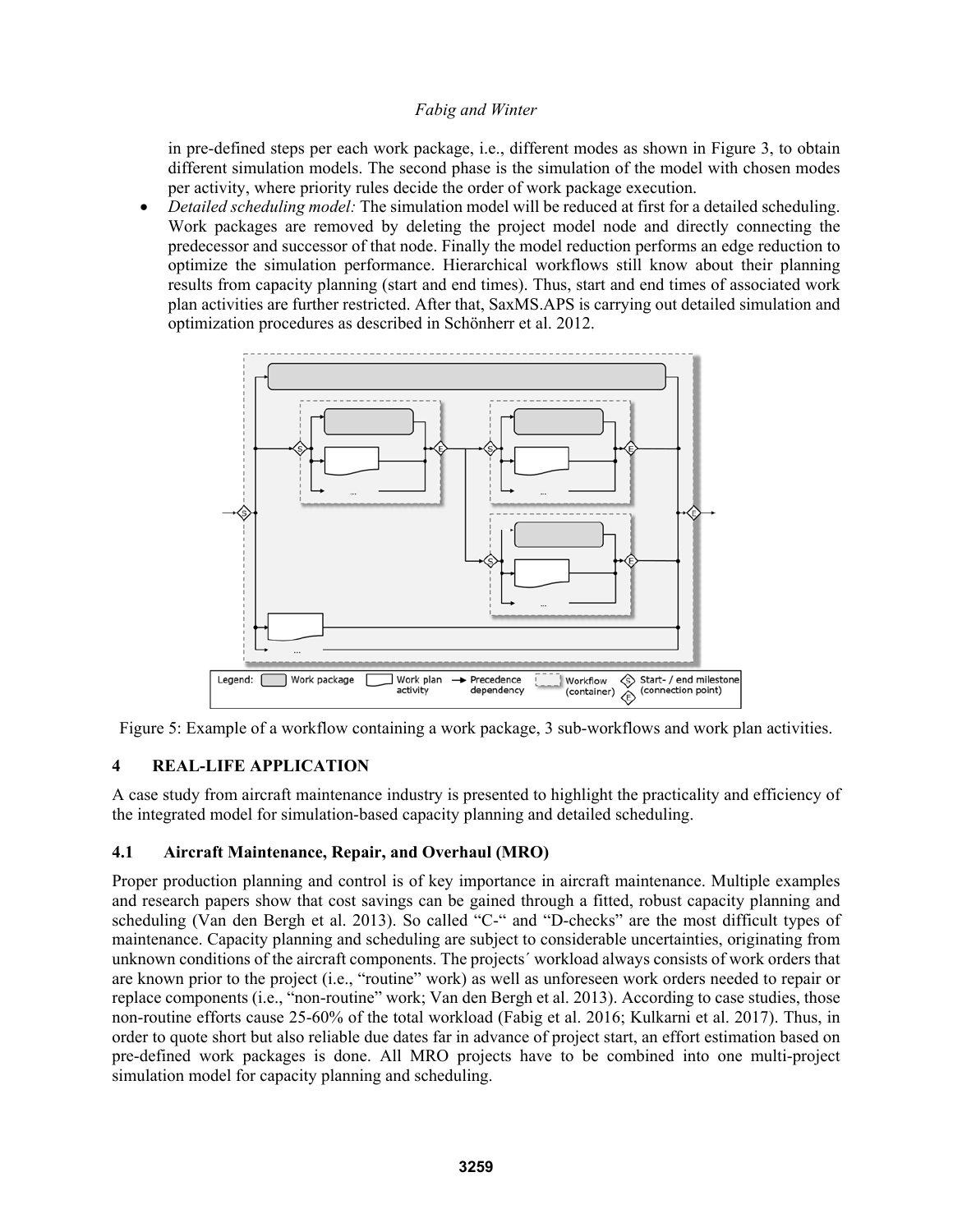*Fabig and Winter* 



Figure 6: Scheme of a hierarchical maintenance process model and data.

## **4.2 Model for Simulation-based Capacity Planning and Scheduling of Aircraft MRO**

The concept proposed in Section 3 has been applied to aircraft MRO as shown in Figure 6. The model comprises 4 levels, each providing further details of a work package on a higher level. The relevant project structure (MRO phases, aircraft areas, assembly technology) and the effort estimation are gathered within the ERP system as separate "standard networks" that have been hierarchically referenced with each other.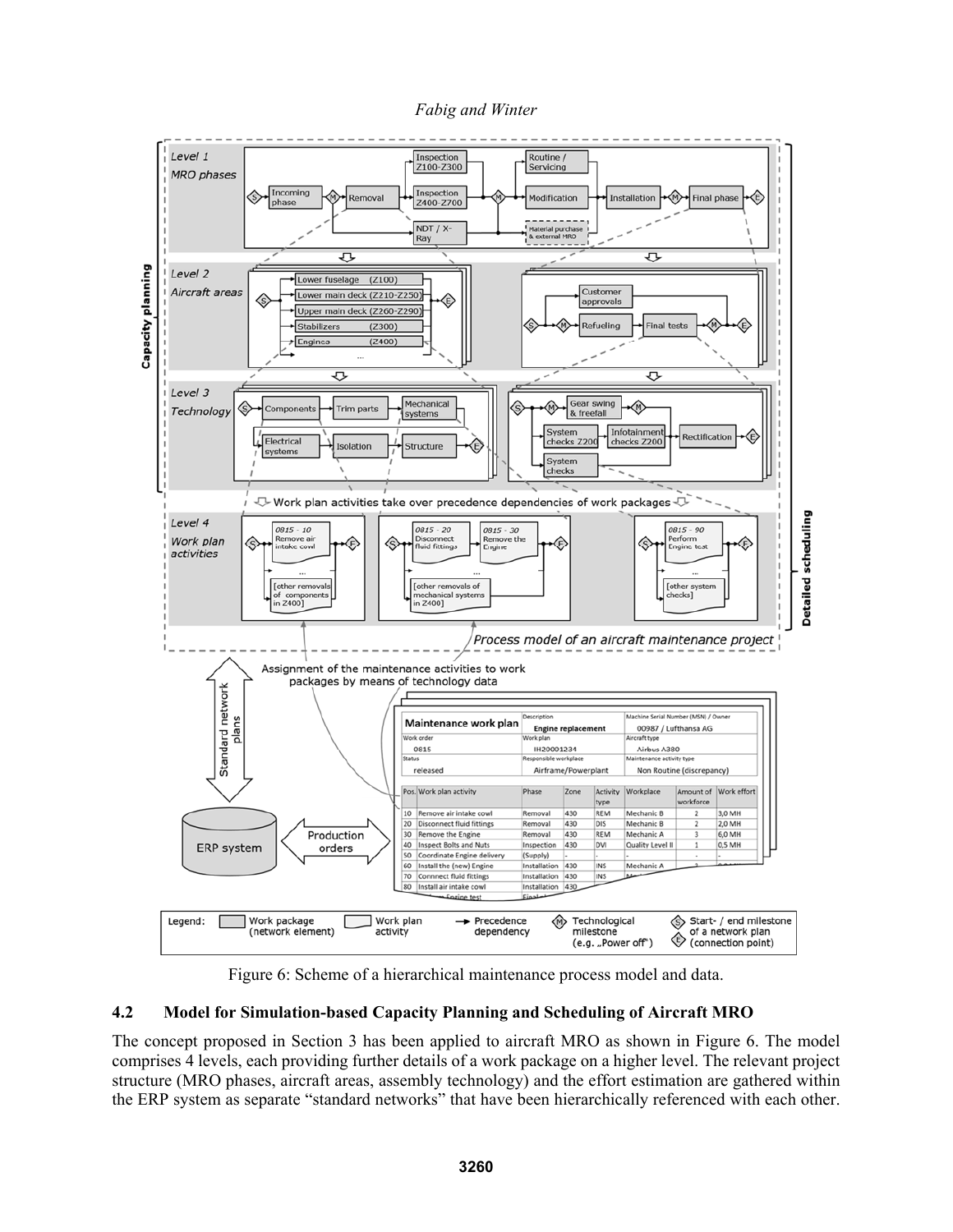The SaxMS.APS system is taking over the project networks as well as work plan activities (if available) in order to generate a multi-level model for simulation-based capacity planning and scheduling.

### **4.3 Results**

The modeling approach has been verified using a case study containing 3 parallel D-checks for an Airbus A380. Typically one of those maintenance projects takes about 2 months and causes maintenance cost of about 3 Mio.  $\epsilon$  (without material cost). For capacity planning, an example result is shown in Figure 7. Each project consists of three hierarchical levels as illustrated in Figure 6 with a total of 84 work packages and 5 possible modes for each work package. Further verification and calculation will be done in the near future in collaboration with Elbe Flugzeugwerke GmbH, a maintenance service provider for Airbus aircrafts headquartered in Dresden, Germany.



Figure 7: Optimization example for capacity planning using work packages of 3 parallel Airbus A380 Dchecks, obtained with the Pareto-Optimization module of SaxMS.APS.

### **5 CONCLUSION**

In multi-project manufacturing, each project consists of a unique compilation of work packages, sub-work packages, and work plan activities. Among those elements, precedence dependencies and hierarchical assignments are present. However, at the time where a project´s due date has to be quoted to the customer not all of those elements and efforts are known. Separate models are, therefore, most often utilized in practice: a rather gross capacity planning model is created early for due date quotation. Later on, a detailed scheduling model is created for scheduling work plan activities. Besides higher modeling efforts and the need for distinct software, severe coordination problems between those models may arise in practice.

The aim of this contribution was to provide a modeling approach for multi-project manufacturing. A mathematical description applicable for capacity planning (MRCMPSP) as well as detailed scheduling (RCMPSP) have been presented. Furthermore, we showed how those calculations can be implemented as an integrated simulation model. Our modeling approach enables to include multiple levels of detail hierarchically into one simulation model by using encapsulation and inheritance principles. Hence, the possibilities to propagate restrictions such as precedence dependencies as well as starting and finishing times from gross to detailed levels in a consistent manner are established.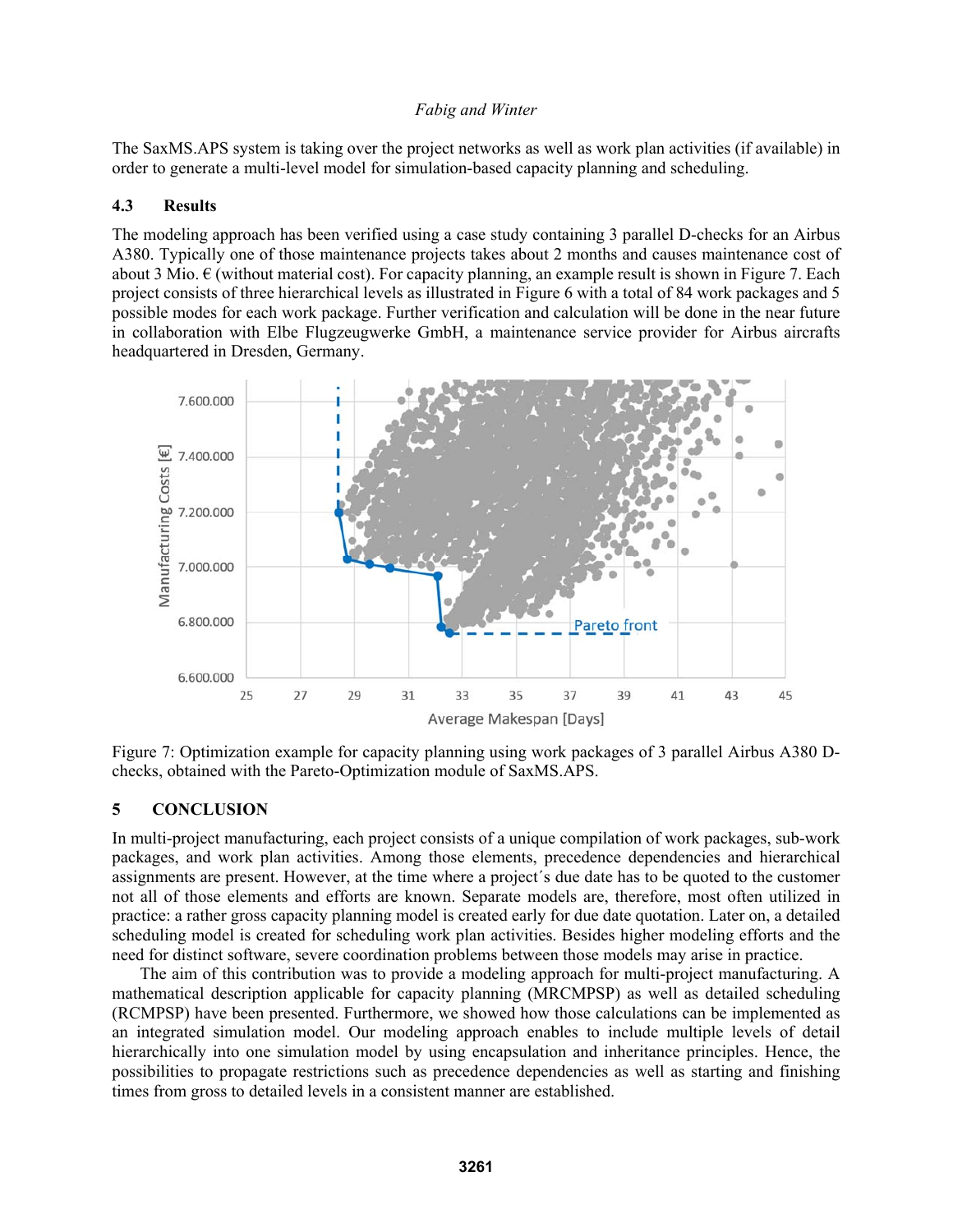A real-life application to project-oriented aircraft maintenance was presented. Capacity planning and scheduling are subject to considerable uncertainties, originating from unknown conditions of the aircraft components. Effort estimations based on pre-defined work packages and general precedence restrictions between them are forming the basis for a due date quotation. Next, each work package is detailed on a lower level with associated work plan activities, taking over all the time constraints and precedence restrictions defined on the hierarchically next higher level.

In further research, the presented modeling approach will be used in conjunction with robust optimization principles in order to perform capacity planning and scheduling in daily operation of a projectoriented aircraft maintenance organization.

### **REFERENCES**

- Afshar-Nadjafi B. 2016. "A Solution Procedure for Preemptive Multi-Mode Project Scheduling Problem with Mode Changeability to Resumption". *Applied Computing and Informatics*, in Press.
- Angelidis E., F. S. Pappert, and O. Rose. 2011. "A Prototype Simulation Tool for a Framework for Simulation-based Optimization of Assembly Lines". In *Proceedings of the 2011 Winter Simulation Conference*, edited by S. Jain, 2378–2389. Piscataway, New Jersey: IEEE.
- Beşikci U., Ü. Bilge, and G. Ulusoy. 2015. "Multi-Mode Resource Constrained Multi-Project Scheduling and Resource Portfolio Problem". *European Journal of Operational Research* 240(1):22–31.
- Carvalho A. N., F. Oliveira, and L. F. Scavarda. 2015. "Tactical Capacity Planning in a Real-World ETO Industry Case: An Action Research". *International Journal of Production Economics* 167:187–203.
- Drexl A., B. Fleischmann , H.-O. Günther, H. Stadtler, and H. Tempelmeier. 1993. *Konzeptionelle Grundlagen kapazitätsorientierter PPS-Systeme*. Working Paper, Universität Kiel.
- Fabig C., A. Kern, and M. Völker. 2016. "Herausforderungen einer robusten Ressourcenplanung der Flugzeugumrüstung und -wartung". In *Tagungsband zum Forum Technische Logistik und Arbeitssysteme 2016,* edited by T. Schmidt et al., 55–68. Dresden: Selbstverlag der Technischen Universität Dresden.
- Frantzén M., A. H. C. Ng, and P. Moore. 2011. "A Simulation-based Scheduling System for Real-time Optimization and Decision Making Support". *Robotics and Computer-Integrated Manufacturing* 27(4):696–705.
- Hans E. W., W. Herroelen, R. Leus, and G. Wullink. 2007. "A Hierarchical Approach to Multi-project Planning under Uncertainty". *Omega* 35(5):563–577.
- Harrison F. L., and D. Lock. 2016. "*Advanced Project Management: A Structured Approach*", 4th ed. Aldershot: Gower Publishing.
- Hartmann S., and D. Briskorn. 2010. "A Survey of Variants and Extensions of the Resource-Constrained Project Scheduling Problem". *European Journal of Operational Research* 207(1):1–14.
- Heimerl C., and R. Kolisch. 2010. "Scheduling and Staffing Multiple Projects with a Multi-Skilled Workforce". *OR Spectrum* 32(2):343–368.
- Herroelen W. 2005. "Project Scheduling Theory and Practice". *Production and Operations Management* 14(4):413–432.
- Kulkarni A., D. K. Yadav, and H. Nikraz. 2017. "Aircraft Maintenance Checks using Critical Chain Project Path". *Aircraft Eng & Aerospace Tech* 89(6):879–892.
- Mourtzis D., M. Doukas, and D. Bernidaki. 2014. "Simulation in Manufacturing: Review and Challenges". *Procedia CIRP* 25:213–229.
- Schneeweiss C. 2003. "Distributed Decision Making a unified Approach". *European Journal of Operational Research* 150(2):237–252.
- Schönherr O., J. H. Moss, M. Rehm, and O. Rose. 2012. "A Free Simulator for Modeling Production Systems with SysML". In *Proceedings of the 2012 Winter Simulation Conference,* edited by C. Laroque et al. Piscataway, New Jersey: IEEE.